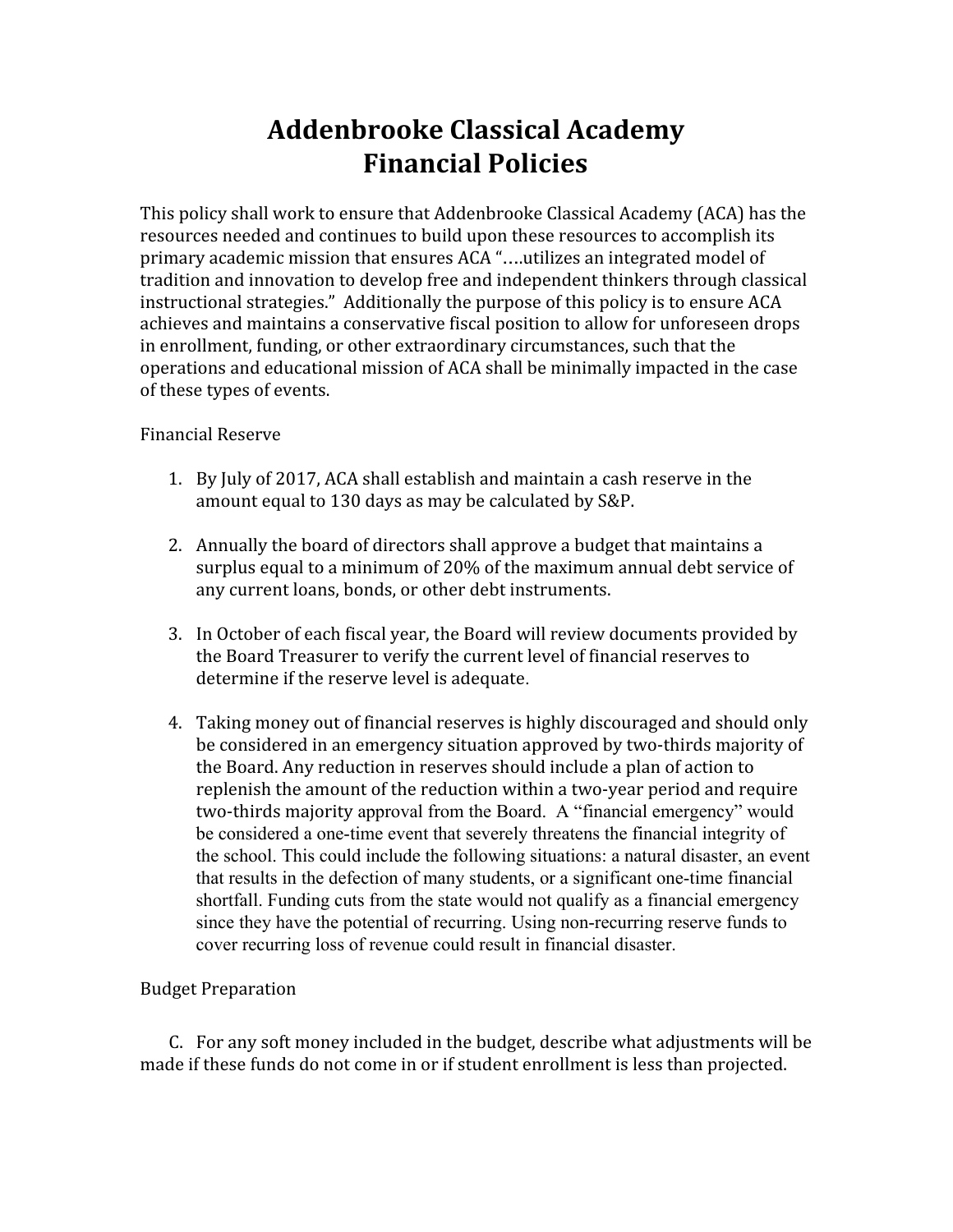- 1. Annual budget will be developed by the Finance Committee with significant help from the Business Manager and ACA Executive Director. It will then be submitted to the Board of Directors for review and approval. The Board of Directors will approve the final budget.
- 2. Budgets submitted must comply with any policies adopted by the Board of Directors, inclusive of the policies contained herein.
- 3. Timeline

The following dates shall serve as a timeline for each year, starting in January:

- a. 1/15: Board of Directors to submit budget goals to Finance Committee
- b. 2/01: Staff prepared budget submitted to Finance Committee
- c. 2/15: Finance Committee Comments
- d. 3/01: Submit to ACA Board of Directors
- e. 3/15: Preliminary Budget Submitted to District
- f. 5/15: Finance Committee Revisions
- g. 6/01: Final budget submitted to BOD for review
- h. 6/15: Board adoption of the budget

# Reporting

- 1. Business Manager should prepare monthly financial reports and submit the report to the Head of School, Finance Committee, and Board of Directors.
- 2. All actions taken by the Finance Committee, and the Board will be documented within respective minutes of the meeting at which the action occurred.

Approval Policy for Contracts and Invoices

For purchases, the request (purchase order) will be submitted to the Executive Director for signature(s). The Executive Director and designated Board Directors are authorized to sign (Revised as of 5-9-2013).

- 1. For Purchases under \$20,000 the Executive Director's signature will be needed.
- 2. Purchases above \$20,000 require two signatures, including one Board Member.
- 3. Purchases above \$40,000 require three signatures, including two from the Board of Directors.